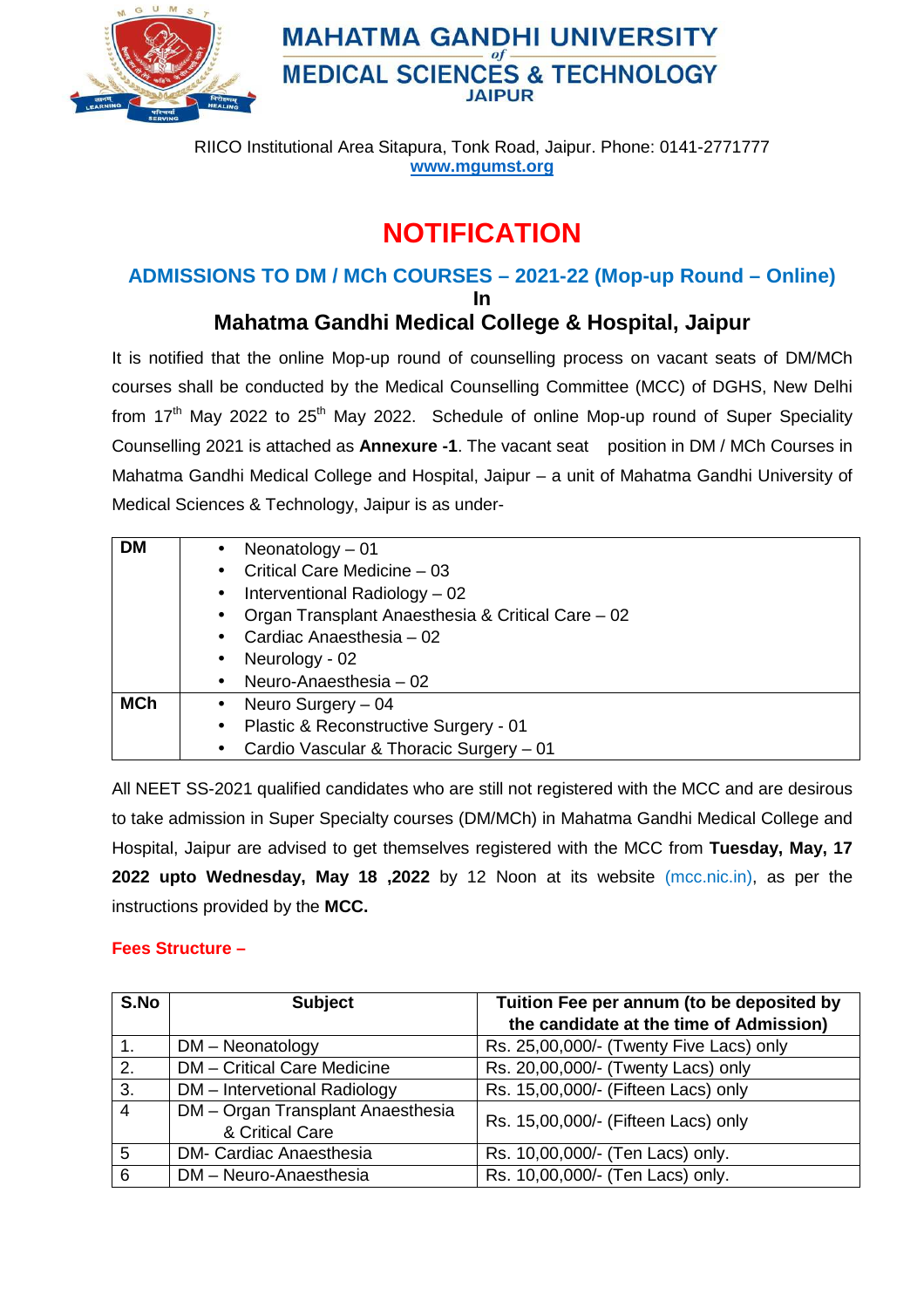

### **MAHATMA GANDHI UNIVERSITY MEDICAL SCIENCES & TECHNOLOGY JAIPUR**

RIICO Institutional Area Sitapura, Tonk Road, Jaipur. Phone: 0141-2771777 **www.mgumst.org**

|    | DM - Neurology                               | Rs. 9,50,000/- (Nine Lacs Fifty Thousand) only  |
|----|----------------------------------------------|-------------------------------------------------|
| 8. | MCh - Neurosurgery                           | Rs. 9,50,000/- (Nine Lacs Fifty Thousand) only. |
| 9. | M.Ch - Cardio Vascular & Thoracic<br>Surgery | No Tuition Fee                                  |
| 10 | M.Ch - Plastic and Reconstructive<br>Surgery | No Tuition Fee                                  |

In addition, at the time of admission, the selected student also has to deposit Two Post Dated Cheques for the amount equal to the tuition fee of the above concerned DM/MCh subject for next two academic years of the course duration .

| <b>Caution Money</b>                         | Rs. 3.50 Lac (One time)<br>(Refundable -interest free)          |  |  |
|----------------------------------------------|-----------------------------------------------------------------|--|--|
| <b>Hostel Fees</b><br>For single seated room | Rs. 3.50 Lac per annum                                          |  |  |
| For double seated room                       | Rs. 2.80 Lac per annum<br>(Composite Hostel fee including food) |  |  |

#### **Bank account details for RTGS / Electronic transfer :**

| Name of the Account | Mahatma Gandhi University of Medical Sciences |  |  |
|---------------------|-----------------------------------------------|--|--|
|                     | & Technology                                  |  |  |
| $A/c$ No.           | 83003050000118                                |  |  |
| <b>Bank</b>         | Canara Bank                                   |  |  |
| <b>Branch</b>       | SME Branch, MI Road, Jaipur                   |  |  |
| <b>IFSC</b>         | CNRB0018300                                   |  |  |

#### **Stipend –**

**Students admitted to the DM/MCh Super-specialty courses in Mahatma Gandhi Medical College & Hospital will be paid stipend during their training period at par with the Government Medical Colleges in Rajasthan**.

Visit the Medical Counselling Committee (MCC) website **www.mcc.nic.in** for details.

Candidates are also advised to visit our University website **www.mgumst.org** for further updates from time to time in this regard.

#### **For any query, please contact Nodel Officer: 9001890263 & 9001896578**

 **Registrar** 

**May 15, 2022**